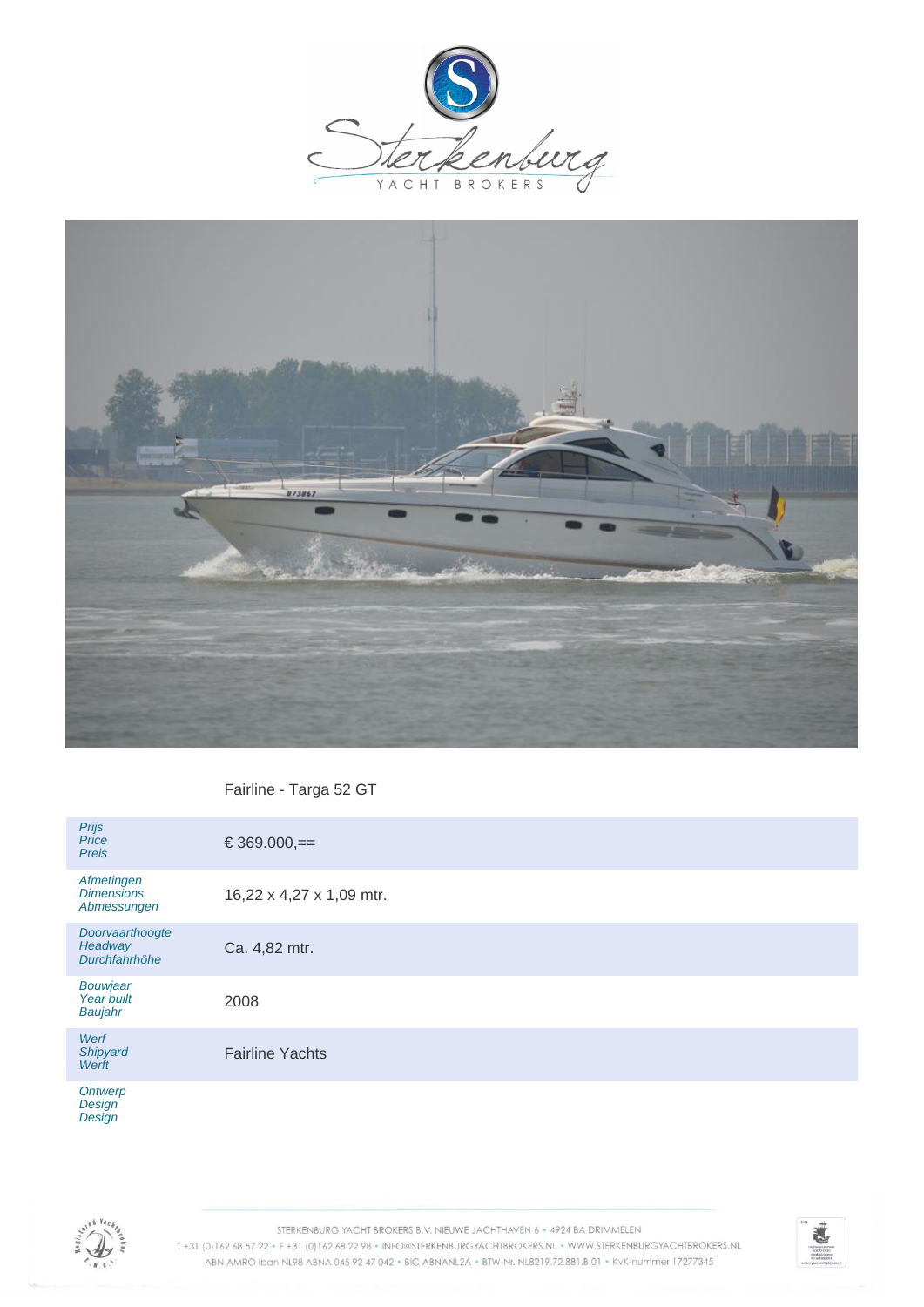

| Ligplaats<br>Location<br>Liegeplatz                                    | Niet in verkoophaven      | <b>Douches</b><br><b>Shower</b><br><b>Duschen</b>                               | $\overline{2}$               |
|------------------------------------------------------------------------|---------------------------|---------------------------------------------------------------------------------|------------------------------|
| CE-status<br>CE-category<br>CE-category                                | A                         | Verwarming<br><b>Heating</b><br>Heizung                                         | Webasto                      |
| <b>Materiaal romp</b><br><b>Hull material</b><br><b>Rumpf material</b> | Polyester                 | Airco<br>Airco<br>Klimaanlage                                                   | Ja (3 units)                 |
| Materiaal opbouw<br>Superstructure material<br>Afbauten material       | Polyester                 | <b>Fornuis</b><br><b>Stove</b><br><b>Herd</b>                                   | Inductie (4-pits)            |
| Materiaal dek<br><b>Deck material</b><br>Dek material                  | Polyester / Teak          | <b>Koelkast</b><br>Refrigerator<br><b>Kühlschrank</b>                           | 3                            |
| Rompvorm<br><b>Hull shape</b><br>Rumpfform                             | Diep-V                    | <b>Diepvries</b><br>Freezer<br><b>Tiefkühlschrank</b>                           | Ja                           |
| Waterverplaatsing<br><b>Displacement</b><br>Verdrängung                | Ca. 16 ton                | Afwasmachine<br><b>Dishwasher</b><br>Spülmachine                                |                              |
| <b>Motorisering</b><br>Engine(s)<br>Motor(en)                          | 2 x Volvo Penta à 775 pk. | Wasmachine/Droger<br>Washing-machine<br>Waschmachine                            | Ja (Combi, 2022)             |
| <b>Draaiuren</b><br><b>Engine hours</b><br><b>Betriebstunden</b>       | Ca. 800 uur               | <b>Televisie</b><br><b>Television</b><br>Fernsehgerät                           | 4                            |
| <b>Snelheid</b><br>Speed<br>Geschwindigkeit                            | Ca. 27 knopen             | <b>Stereo</b><br><b>Stereo</b><br>Stereoanlage                                  | Ja                           |
| <b>Boegschroef</b><br><b>Bow thruster</b><br><b>Bugschraube</b>        | Elektrisch                | Elektrische installatie<br><b>Electrical installation</b><br>Elekr.installation | 12/24/230 volt               |
| <b>Hekschroef</b><br><b>Stern thruster</b><br>Heckschraube             |                           | Accu's<br><b>Batteries</b><br><b>Batterien</b>                                  | Ja (2021)                    |
| Ankerlier<br><b>Anchor winch</b><br>Ankerspil                          | Elektrisch                | Generator<br>Generator<br>Stromaggregat                                         | Ja (16KVA)                   |
| <b>Stabilisatoren</b><br><b>Stabilizers</b><br><b>Stabilisatoren</b>   |                           | Acculader<br><b>Battery charger</b><br>Batterie ladegerät                       | Ja                           |
| <i><b>Interieur</b></i><br><b>Interior</b><br><b>Interieur</b>         | Kersen                    | <b>Omvormer</b><br>Converter<br>Stromumwandler                                  |                              |
| <b>Aantal hutten</b><br>Cabins<br><b>Kabinen</b>                       | 3                         | <b>Brandstoftank</b><br><b>Fuel tank</b><br><b>Treibstoftanks</b>               | Ca. 1.820 ltr. (2 x 910 ltr) |
| Aantal slaapplaatsen<br><b>Berths</b><br><b>Betten</b>                 | $6\phantom{1}$            | <b>Watertank</b><br>Fresh water tank<br><b>Frischwassertanks</b>                | Ca. 445 ltr.                 |
| <b>Toiletten</b><br><b>Toilet</b><br>Wc                                | $\overline{2}$            | <b>Vuilwatertank</b><br><b>Holding tank</b><br>Fäkalientank                     | Ca. 182 ltr.                 |



STERKENBURG YACHT BROKERS B.V. NIEUWE JACHTHAVEN 6 · 4924 BA DRIMMELEN

T+31 (0)162 68 57 22 · F+31 (0)162 68 22 98 · INFO@STERKENBURGYACHTBROKERS.NL · WWW.STERKENBURGYACHTBROKERS.NL ABN AMRO Iban NL98 ABNA 045 92 47 042 . BIC ABNANL2A . BTW-Nr. NL8219.72.881.B.01 . KvK-nummer 17277345